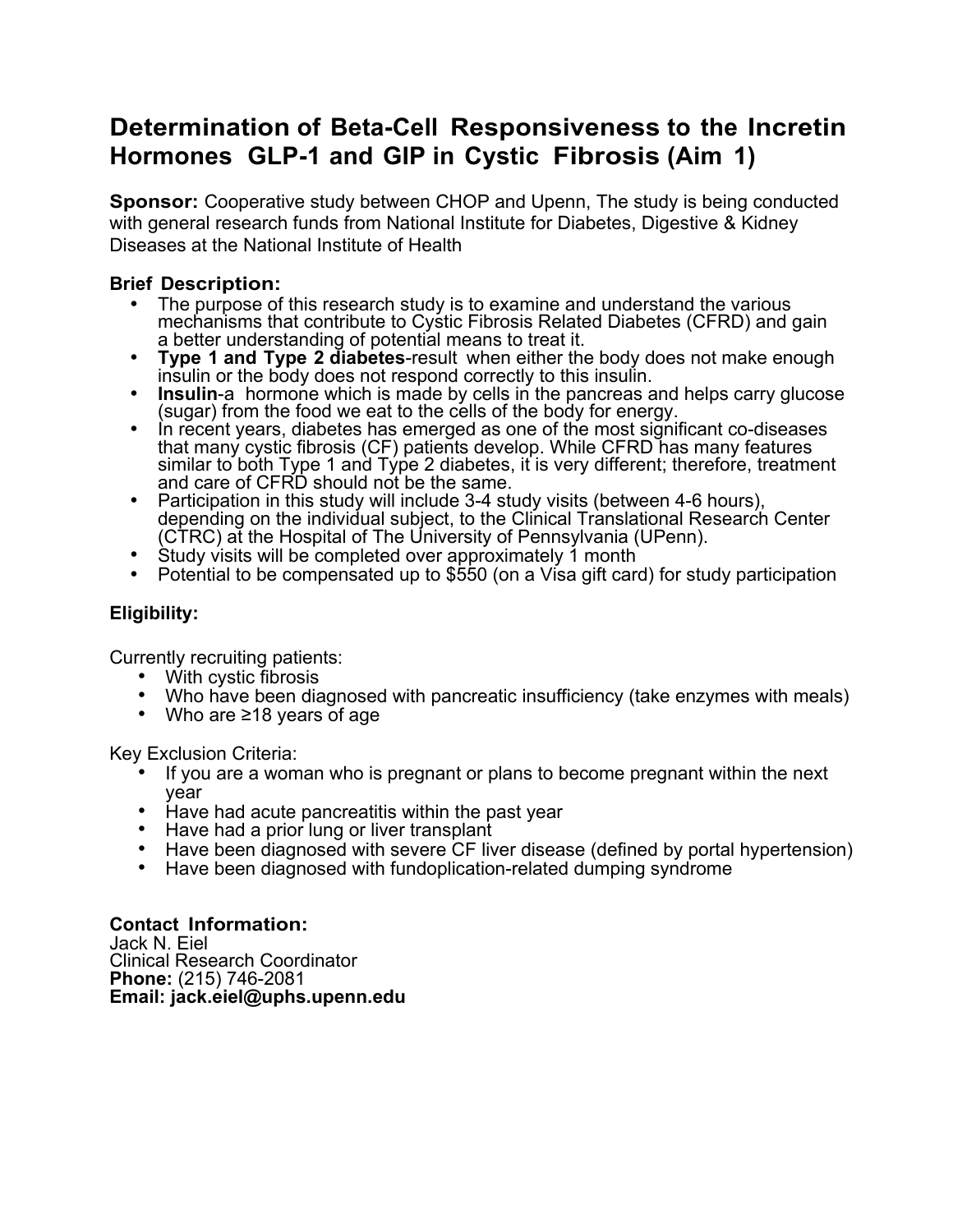# **Study Procedures**

## Oral Glucose Tolerance Test\* (Visit 1):

- We will test your body's response to glucose by taking some of your blood from a blood drawing intravenous (IV) catheter.
- You will then be given a large dose of sugar to drink.<br>• We will then take blood samples at 60 and 120 minut
- We will then take blood samples at 60 and 120 minutes after drinking the sugar drink.
- 
- A total of 6 mL (or less than one tablespoon) of blood will be drawn for this test.<br>This test is recommended annually for most patients with Cystic Fibrosis in order to screen for CFRD
- If you qualify to participate, you can continue with the study procedures.

\*If an oral glucose tolerance test was completed within 6 months prior to study procedures, this visit is not required

#### Mixed Meal Tolerance Test (Visit 2):

- 
- This test will look at your body's response to food.<br>• Prior to this visit, you will work with the study team to decide on a breakfast that is appealing to you but is comprised of a specific combination of calories, protein and carbohydrates.
- After you eat, you will have blood drawn from your IV multiple times over a 4 hour period.
- The total amount of blood for this test is about  $4\frac{1}{2}$  tablespoons.
- Compensation for this part of the study is \$150.

## Glucose Potentiated Arginine (GPA) test with incretin infusion

## (Visits 3 & 4):

- 1 GPA at baseline and another at 1 month
- Arginine- a naturally occurring amino acid in your body. In this study it is given in your IV to make the cells in your pancreas secrete the hormone insulin.
- The GPA test will measure the insulin and other glucose controlling hormones which will assist in measuring pancreas cell function.
- Infusion of an incretin hormone one visit and placebo during the other: You will be randomized to receive one of two incretin hormones, GLP-1 or GIP.
- Incretin Hormones- are produced by the cells in your small intestine and help to make your body more sensitive to glucose.
- You will receive your assigned incretin hormone during one time at visit 2 or 3, and a placebo infusion at the other visit. (These 2 visits will occur 1 –4 weeks apart)
- After baseline blood levels are drawn, the study team will follow a schedule of administering arginine, glucose, and checking your blood levels over approximately an hour.
- You will be allowed to eat lunch and your blood sugar will continue to be monitored over at least the next hour.
- You may be discharged once we confirm that your blood sugar level has normalized.
- The study team will monitor you closely during this testing, checking your blood glucose levels approximately every 5 minutes.
- The total amount of blood drawn for this test is approximately 9 tablespoons.<br>Compensation for this part of the study is \$150 for each GPA
-